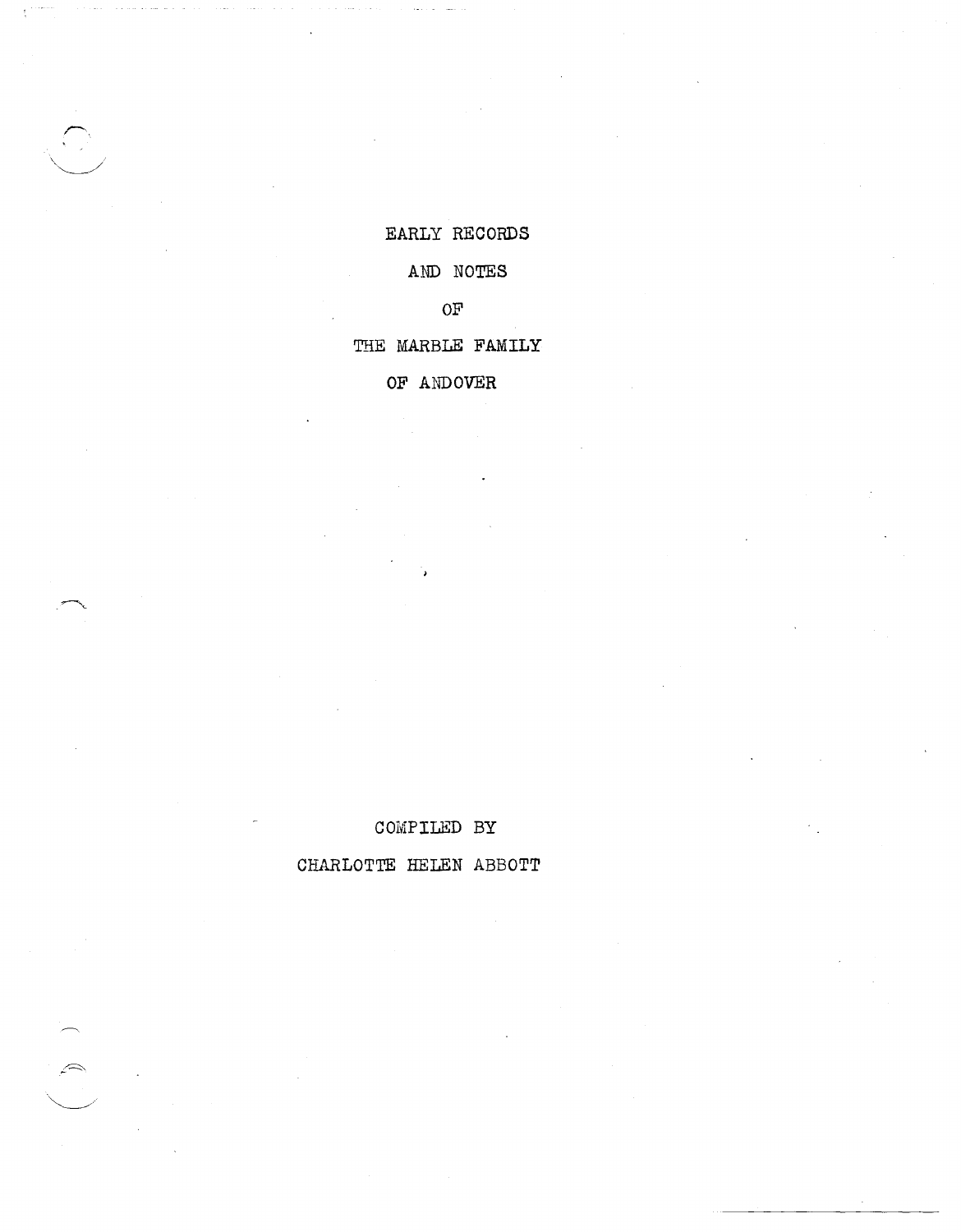of ANDOVER

 $\sim$ 

In 1673 the town of ANDOVER granted to Samuel Marble, the privileges of a townsman, he to pay 4 sh. annually for herbage and firewood. The site of his grant was later known as MARBLE RIDGE. Joseph  $(2)$ , and Jacob  $(2)$  as well as  $\text{Sum}(2)$  were here on the tax lists in 1678. Of the origin of the family noting is definitely known, although one of the Malden lines believes that the family was French. We think that Sam was born about 1648, and was younger than his brother John, who did not come here.

On Nov. 26, 1675, Sam married Rebecca, daughter of Robert and Grace Andrews,of Boxford, near Topsfield line, born 1654; Sam d. in 1720.

Joseph (2) Marble married Mary Faulkner, daughter of Edward and Dorothy Faulkner, born in Andover. Their marriage was on May 30,1671. They went later to Sudbury.

Samuel  $\{2\}$  Marble and  $\mathsf{Re}$ becca Andrews, had:

Elizabeth  $(3)$ , b. Apr. 25, 1677; m.  $\mu$ ec. 25, 1712 John Slap (?)

Mary (3), b. Aug. 31, 1678; m. Joseph Osgood, May 8, 1700, son of Stephen Osgood and Mary Hoskin , b. 1673

- Sam  $(3)$ , b. Mch. 17, 1680; insane 1714; d. Aug. 30, 1764; Noah  $(3)$  and John(3)  $:$  appointed guardians in Sessions Ct., 1718. Dr. Ban Wood of Boxford, James Bridges of Andover and Lt. Jn. Osgood of Andover were appointed to appraise and divide his estate.
- Freegrace (3), b. June 15, 1682; d. April,2l,1779 in Sutton; m. Mary Sibley, 1720; she dau. of Sam'l Sibley of Danvers and Mary cutler of Sutton. It is a tradition that Freegrace was the mason employed in building the Old State House in Boston,the one down State St., now headquarters of the Boston Society. Hannah (3), b. May 5,1684; d. 1717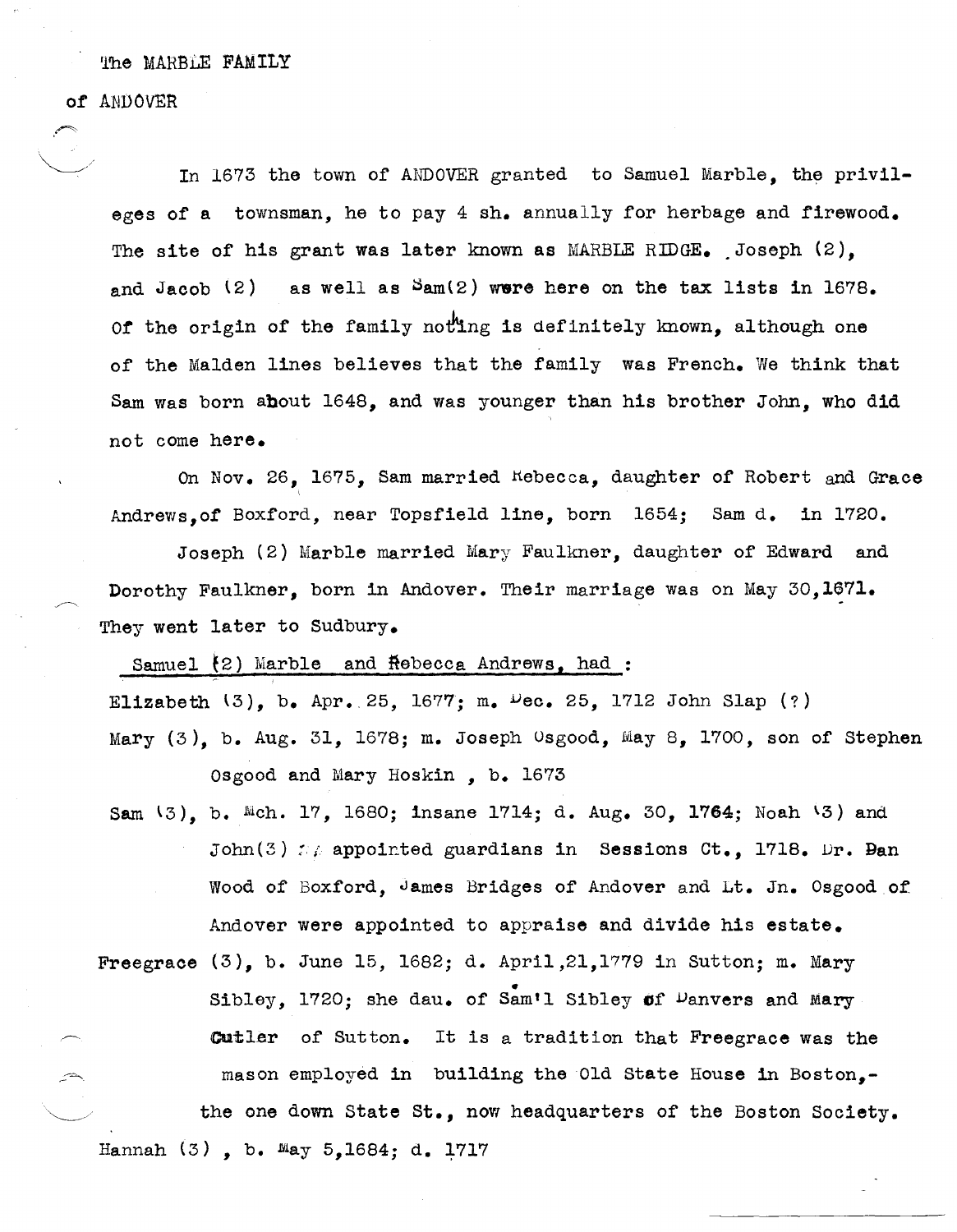of ANDOVER

 $\sim$  .

| Children of Sam $(2)$ Marble and Rebecca Andrews, $($ cont)                                    |
|------------------------------------------------------------------------------------------------|
| Enoch $(3)$ , b. Mch. 27, 1686 ; d. by 1717<br>н<br>$_{\text{Sar}}$ ah (3), b. April 6, 1688 ; |
| Noah (3) b. Mch. 12, 1689 ; m. Mary Ingalls Jan. 12, 1721;did he d. Dec.                       |
| 16,1752<br>Daniel (3), Feb.5, 1693; d.1756; m. June 22,1721 Esther Putnam, daughter            |
| of Jonathan Putnam and Lydia Potter; died June 27, 1789, at 95.                                |
| Jonathan was son of John Putnam and Kebecca Pierce; Esther,                                    |
| the daughter of Anthony Potter and Sarah Whipple.                                              |
| Job $(3)$ , b. Feb. 10,1695; m. Phebe Barker, March 2, 1727; d. June 27,1789.                  |
| Rebecca (3) b. Feb. 10,1695; twin to John; d. Oct. 24,1705.                                    |
|                                                                                                |
| Freegrace $(3)$ Marble (Sam $(2)$ and Mary Sibley, had :                                       |
| Mary $(4)$ , b. April 4, 1721;did she m. Joseph Cummings in 1741 and d. 1797 ?                 |
| Sam $(4)$ , b. Apr. 27, 1723; father and g-father went with him to French War.                 |
| 1757<br>Enoch (4), b. Nov. 25, 1726; did he m. Abigail Holland of Sutton, 1750 ?               |
| Rebecca (4(, b. Mch. 10, 1729.                                                                 |
| Malachi (4) b. Sept. 28, 1736; French War, 1759; from Sutton.                                  |
| Freegrace, it is said, bought at auction in Sutton, an old house that<br>established           |
| had been the garrison. He had nearby a private cemetery where the marbles                      |
| are buried.                                                                                    |
|                                                                                                |
| Noah (3) Marble (Sam (2) and Mary Ingalls, had :                                               |
| Joseph $(4)$ , b. Jan.11,1722; d. at Louisburg, Jan. 29,1746.                                  |
| Elizabeth (4), b. Aug. 10,1723; d. 1806; m. Sam'l Gould, Jan. 10,1751, son                     |
| of Sam(1 Gould of Dunstable, b.1725.                                                           |
| Mary $(4)$ , b. Dec. 20,1724; d. Jan. 17,1725.                                                 |
| Enoch $(4)$ , b. Han. 30, 1726; d. June 11, 1738.                                              |
| Jerre (4), b. Apr.25,1728,                                                                     |
| child (4) b. Aug. 11, 1730 -no baptism- may be Polly, who d. Sept. 27, 1807.                   |

 $\lambda$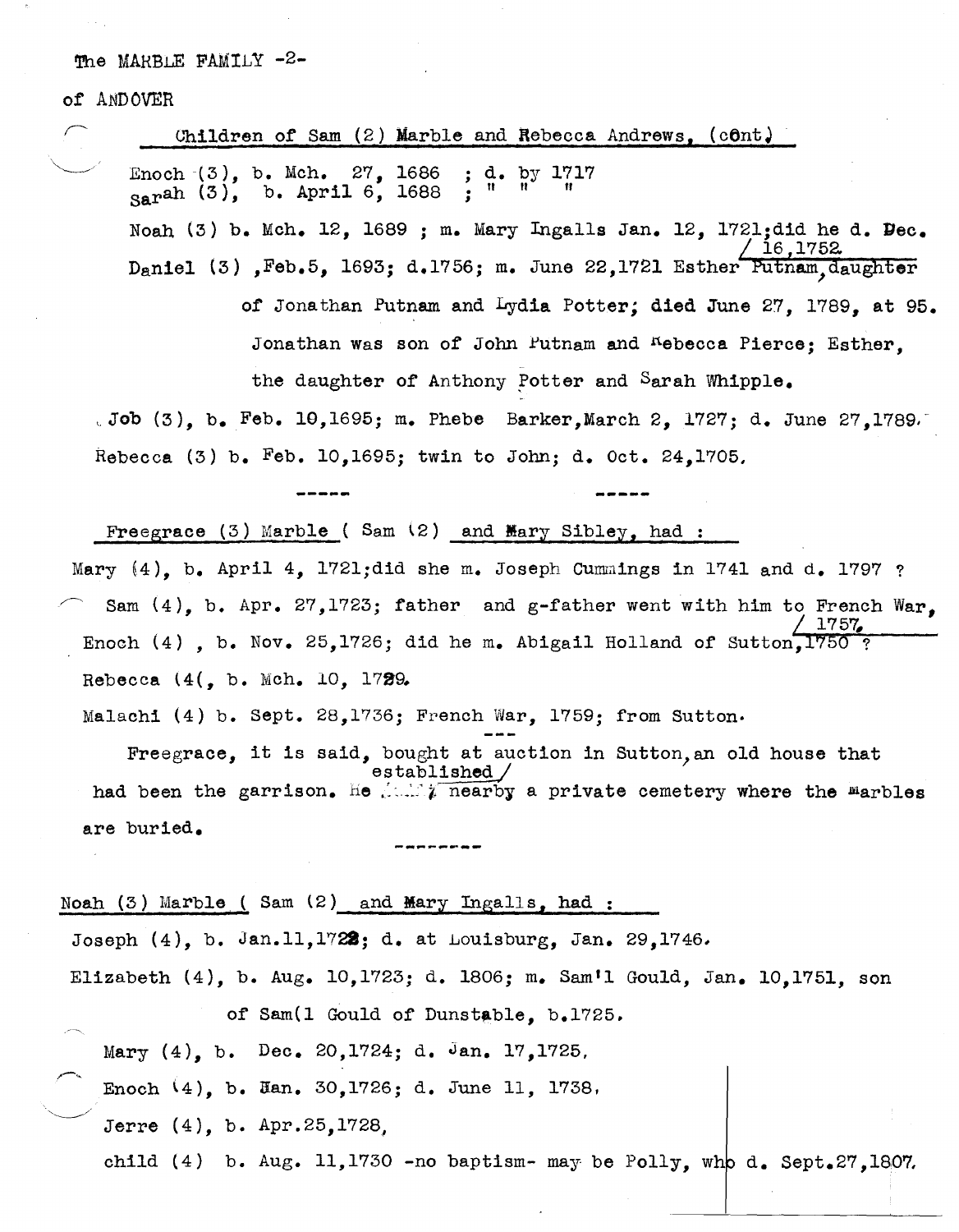of ANDOVER -3-

Children of Noah (3) Marble and Mary Ingalls. (cont.)

Hannah (4) b. April 28,1732 ; did she m. John Martin, 1772 as his 2nd wife? ( his ISD wife Hannah Eaton.)

daughter  $\{4\}$ , b. April 4,1734 probably Jerusha, bapt. in April; probably m. to Moses Day of Boxford or Bradford, 1754.

son  $(4)$ , b. April  $7,1736$ .

Cyrus (4), b. May 5,1738; Lieut.,d. suddenly Aug.26,1813; service in French near Deerfield; War; (Capt. Isaac Herrick); m. Hannah Parker, Sept. 25, 1760; lived in Sutton 1757 for a while.

Isaac  $(4)$ , b. June 9,1740 ; service in French War.

Abigail  $(4)$ 

son  $(4)$ , b. Feb. 5,1744 ; could be a 2nd Enoch named for one who died 1738; an ENOCH d. Aug. 14,1810.

Who was Sarah Marble who married Asa Parker,  $r_{\rm eb}$ . 27,1752 ?

 $-4$  John Marble, called son of Noah and Mary, was in the Expedition to Ganada, and died June 29,1746.

**.. -::** .. ~---- **---**

Daniel (3) Marble  $($  Sam  $(2)$  and Esther Putnam, had:

Esther  $(4)$ , b. 1723; d. Jan. 19, 1799; m. Ast.,Jonathan Osborne, son of Wm. (4) and Margaret( $\texttt{Berby}$ ) Osborne; 2nd.,John Froctor,son of Ben. Proctor and Debora Hart.

Daniel (4), b. 1726; d Oct. 30,1775; served in French War 1762; wife Anne-- b. 1728; d.Jan. 19,1779.

Jonathan (4)b. 1730; d.

 $\mathcal{L}$ Jonathan (4) 2nd, b. 1732; d. Mch. 27,1815 ;French War 1756; mariner also. John  $(4)$  b.  $-$ Samuel  $(4)$ , b. Mch. 20,1729 ; d. Jan. 7,1799;m. Abigail Hart1756;of Danvers. Nathan (&) b. *1735j--*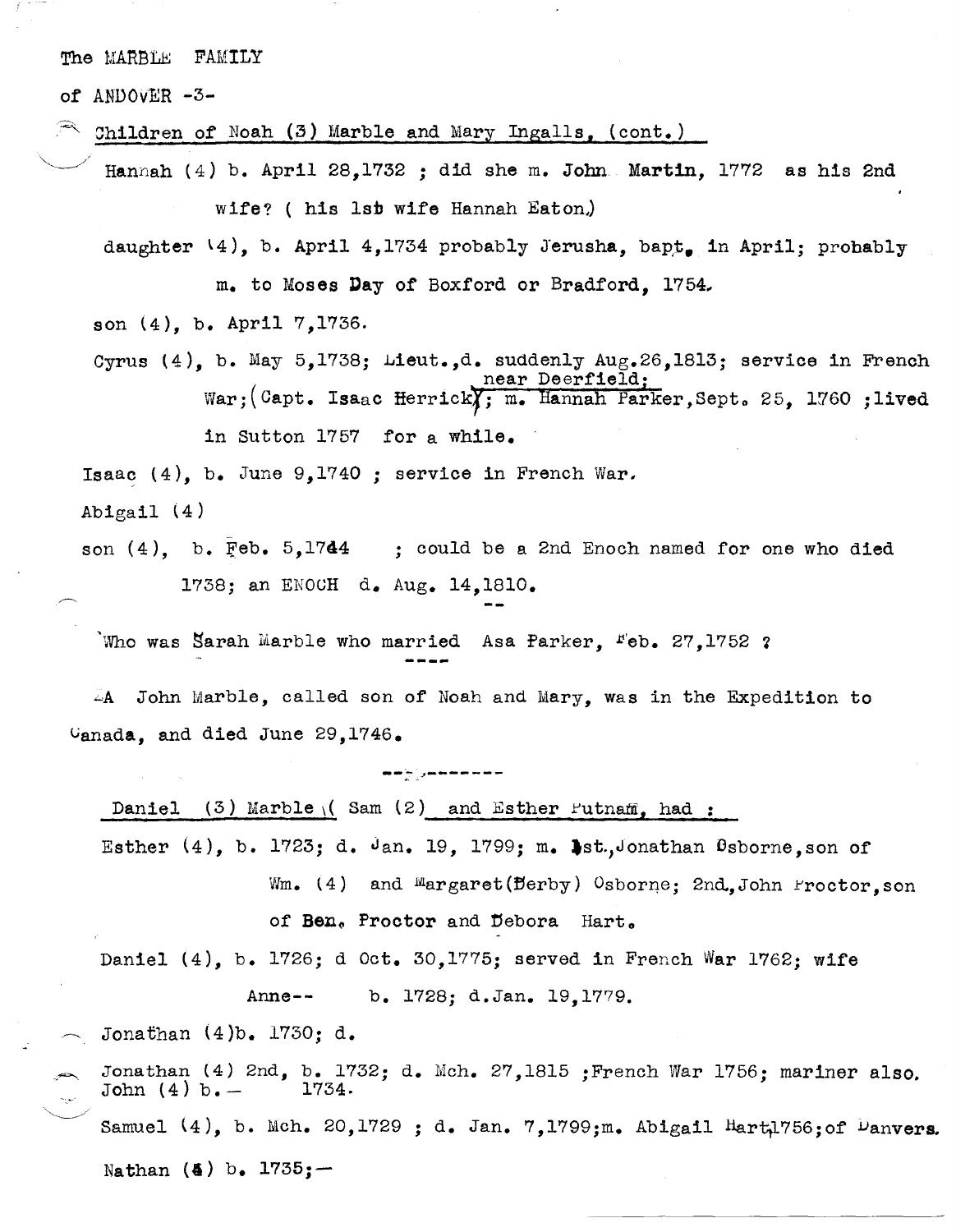of Andover -4-

 $\searrow$  .  $\swarrow$  . Jonathan  $(4)$  Marble ( $\theta$ aniel  $(3)$ Sam  $(2)$ , had:  $*$  Jonathan (5), b. abt. 1756; in Mass. near Boston-maybe Danvers. Had a nevolutmonary record at 19; in 1775 was at Bunker Hill; tian) also at Ticonderoga; m. Christine)Bishop. who drew water  $\frac{1}{\text{at a nearby well}}$ , ... for the soldiers/and saw the battle of Bunker Hill. They left for  $f$ ayette Co., Pa., in 1802 and later went to Indiana. Ephraim  $(6)$ Bandel (6) Esther (6) Calvin (6) David  $(6)$ Jonathan \6) Nathan (6)  $Sally(6)$ 

\* Also claimed that name of husband of Christian Bishop was NATHAN.

 $j_{\odot}$  (3) Marble ( Sam (2) and Phebe Barker, had: Phebe  $(4)$ , b.  $\nu$ ec. 24,1727; d. July 20, 1738. nebecca (4) bpt. Feb. 23, 1729;d. unm. Mch. 13, 1787. ~en (4) ,b. May 3,1730; d. Aug. 26,1738. Suranne (4) b. Dec.22, 1732; d. July 7,1738. Jonathan l4), b. July 1,1735jd. Apr. 7, 1742. Priscilla (4), b. Dec. *18,L736;* d. Nov. 14, 1789. ~ Ben (4) 2nd, b. July 12,1739; d. Mch.16,1761, Sam'l (4), b.Mch. 12,1742; d. Aug. 25, 1760; did he have a wife Dorcas? Phebe (4), b. June 18,1744;m. Peter Parker, Jr. June 5, 1766. Mary (4), b. Oct. 25,1750; m. W. Johnson, May 13,1773,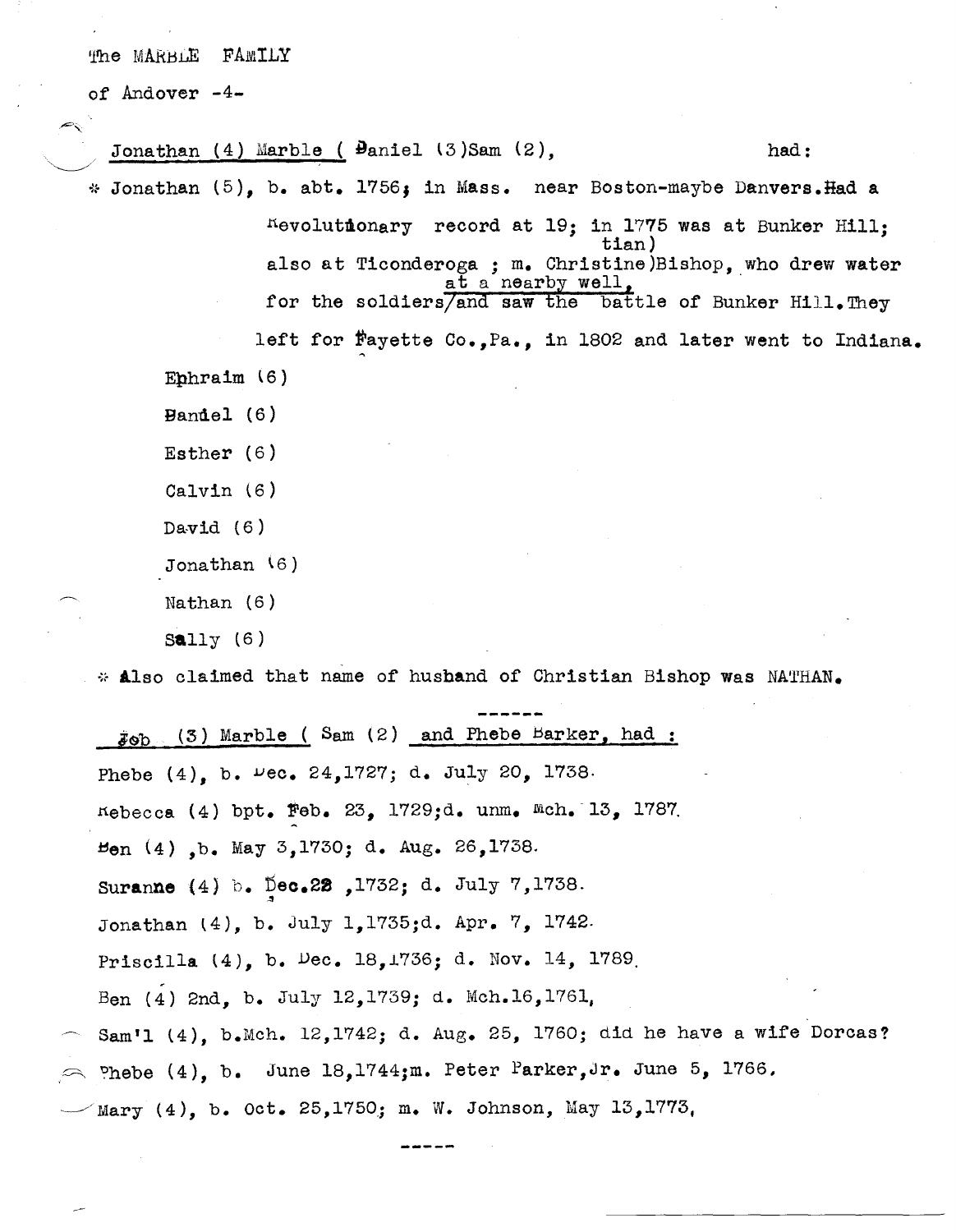of Andover -5-

 $\overline{\phantom{a}}$ 

Cyrus (4) Marble ( Noah (3) Sam (2) and Hanmah Parker, had: Dorcas  $(5)$ , b. Feb. 24, 1762 ; m. Sam'l Austin, Mch. 2, 1797.<br>Henry  $(5)$ -<br>d. Dec. 23.1797. d. Dec. 23.1797, Cyrus was perhaps a resid ent for a while and came back later with more children.

Did the widow of Sam marry Sam Austin,  $\frac{1}{100}$  and the daughter of Cyrus ,above?

### Marriages not yet explained :

Sarah Marble, to  $B$ en Uarlton, Nov. 2, 1780. Hannah Marble, to Jonas Stevens . Naomi Marble, to Asa Swan Messer, July 8, 1793. Naomi Marble published to In. Britain Custer, 1792- Persis Marble , to  $P$ avid Whitteman of Danvers, Jan. 1, 1800.

Sam (4) Marble ( Freegrace (3) Sam (2) had : Stephen,  $(5)$  - Lieut; m. -- Putnam. dau. of Nathan Putnam ;lived in Salem  $1776$ ;  $-$ had $t$ -Polly  $(6)$  - of Sutton; m.James Freeland, son of Dr. James Freeland, she was a school teacher.  $r_{\text{a}lmer}$  (6), b. Sept. 24, 1784; saddler and harness maker.

In the old cemebery in North Andover on Academy Road, the following inscriptions are to be found :

Job Marble, died June 27, 1789, in his 95th year Mrs. Phebe Marble, widow of Job Marble, died March 2,1994, in 90th Mr. Samuel Marble, died Aug. 25th,1766 in his 25th year.<br>"Benj. Marble, son of Job and Phebe, d. Mch. 16, 1761 im22nd year. Miss Prischall Marble, dau. of Job and Phebe, d. Nov.14\1789, in her 53rd yr.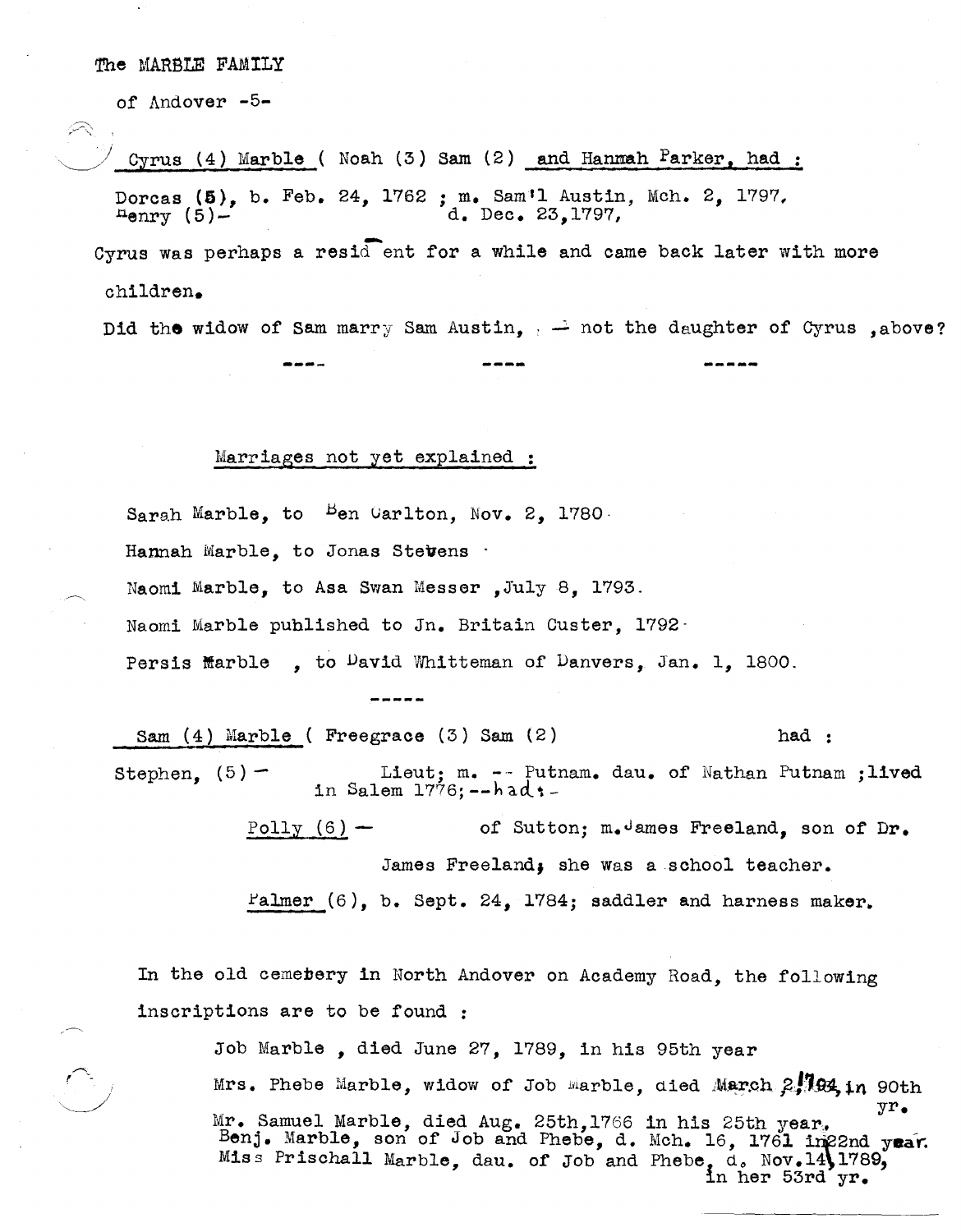of ANDOVER *-b-*

Joseph  $(2)$  Marble and Mary Faulkner, had :

Dorothy {3), b. Han. 16, *1672;* d. June 30.

 $\rightarrow$ Joseph (3), b. July 28, 1673; m. Hannah  $\,$  Barnard ,Apr. 23,1695, daughter

of Stephen Barnard and Rebecca Howe, 2nd m. Ruth--.

Jonathan  $(3)$ , b. Jan. 7, 1682; m. Sarah Dudley, Oct. 31,1716,

Edward  $(3)$ , b. Han. 8,1684; did he go to Sudbury and m. Mary Jewett or Jewell , sept. 14,1714 ?

 $N$ athe  $(3)$ 

John (3),b. 1699 ; m. Abigail Merriam, daughter of Samuel Merriam

and Elizabeth Townsend of Concord, b. Oct.19,1684.  $Mary$  (3), b. June 1,1691; m. Josiah Howe of Sudbury as 2nd wife. Alice (3), b. Jan. 1, 1694; single 1730.

An Abram Marble, called son of Edward Marble of stowe, served in the French War, 1758; b. about 1740 ; maybe a grandson.

Joseph (3) Marble (Joseph (2) Sam (1) and Hannah Barnard, had : Hannah (4), b. Dec. 13,1697; d. Oct. 13,1706 Joseph (4), b. Aug. 15,1699 Dorothy  $(4)$  ? b. Nov. 1701; d.1706, Oct. 9 John (4) (by some); who m. Deliverance Bond of Haverhill ,1722; did he go to Stowe and have Judith (5) and John (5) or was it a Malden line? Stowe and have Judith (5) and John (5) or was it a Malden line?<br>Jacob (4), b. Feb. 1706 - m. Jane (?), had Joseph Samuel, John Paniel, Sanah, Hamed, -! ~\ *,"",.A •* Robert (4) (su actached letter, Jonathan  $(4)$ , b. Mch. 22,1713 Mary  $(4)$ , b. June 9,1714 Rebecca  $(4)$ , b. Mch. 10,1715 David (4), b. Apr. 21,1718 Asa (4) m. Hannah Wheeler; d. 1782.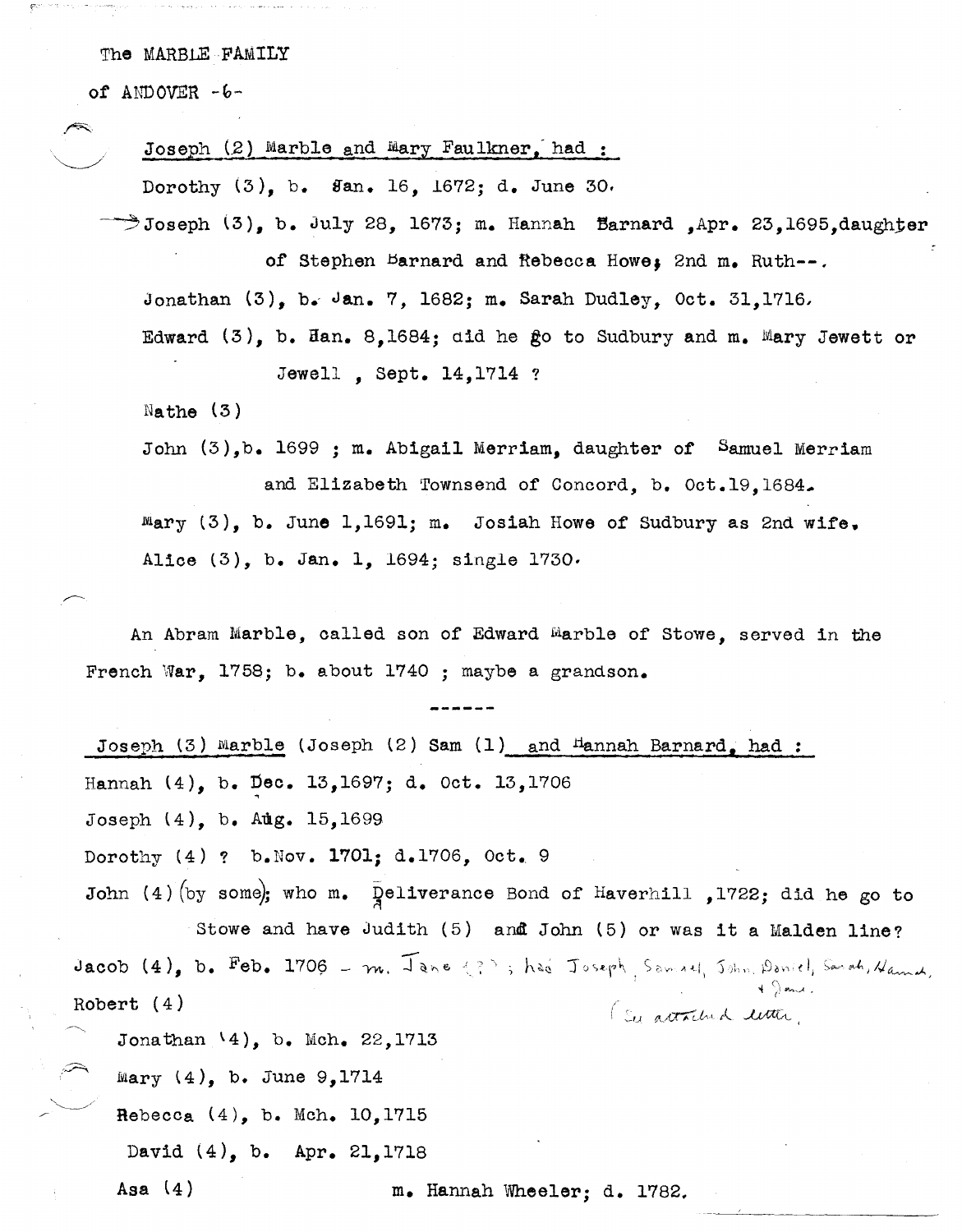| Jonathan (3) Marble (Joseph (2) and Sarah Dudley, had: |  |  |
|--------------------------------------------------------|--|--|
| Mary, $(4)$ , b. 1717                                  |  |  |
| Joseph $(4)$ , b. 1719                                 |  |  |
| Jonathan $(4)$ , b. 1721                               |  |  |
| Jedediah $(4)$ , b. 1722                               |  |  |
| Elizabeth $(4)$ , b. 1724                              |  |  |
| Samuel (4), b. 1726                                    |  |  |
| Sybil (4), b. 1730                                     |  |  |
| Jotham $(4)$ , b. 1732                                 |  |  |
| Sarah $(4)$ , 1734                                     |  |  |
| Nathan (4), 1735                                       |  |  |
|                                                        |  |  |

-7-

Edward (3) Marble ( Joseph (2) and Mary Jewell, had Daniel (4), b. --- d. 1756 unm. Dorothy (4), b. ; sd. to marry Moses Chandler of Westford, while a

resident of Andover, Jan. 28,1742.

John  $(3)$  Marble ( Joseph  $(2)$  and Abigail Merriam, had: Abigail (4), b. May 13, 1716; m. Bez. Hale ; d. Dec. 29,1791. Johm (4), b. Oct. 26,1717. Judith  $(4)$  -  $m.$  Silas Brown of Stowe. Mary (4) alive in 1729; m. Joseph Spofford of Lunenburg,  $Feb.11$ 1757; d. June *25,18011* 

Joseph and Mary **.**  David, b. 1758 John ,b. 1760 Sam'1,b.176l

, "- -------~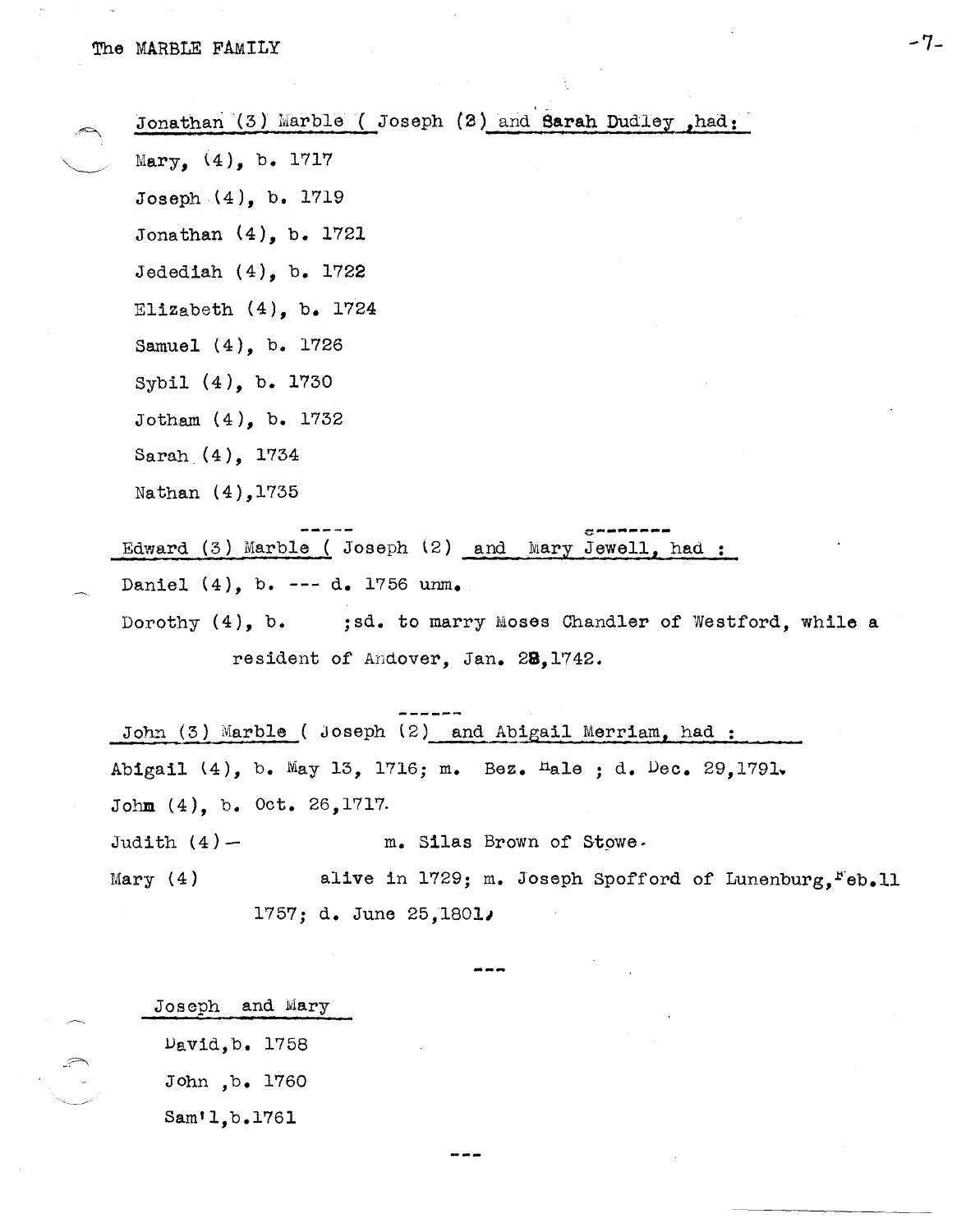of ANDOVER

Ŧ

 $\begin{array}{c} \begin{array}{c} \begin{array}{c} \end{array}\\ \begin{array}{c} \end{array}\\ \begin{array}{c} \end{array}\\ \begin{array}{c} \end{array}\\ \begin{array}{c} \end{array}\\ \begin{array}{c} \end{array}\\ \begin{array}{c} \end{array}\\ \begin{array}{c} \end{array}\\ \begin{array}{c} \end{array}\\ \begin{array}{c} \end{array}\\ \begin{array}{c} \end{array}\\ \begin{array}{c} \end{array}\\ \begin{array}{c} \end{array}\\ \begin{array}{c} \end{array}\\ \begin{array}{c} \end{array}\\ \begin{array}{c} \end{array}\\ \begin{array}{c} \end{array}\\ \begin$ 

# MILITARY SERVICE from STATE ARCHIVES

Isaac Marble, 1761; residence Andover; under Capt. Feter Parker and Lieut. John Osgood Trainband; sgt. 1761.

Benjamin Marble, 1757; residence Andover; Train band under Dieut. Jn. Farnham.

Daniel Marble, 1762; residence Andover; under Capt. Edmund Moore. residence Boston and Andover, under Capt. Cyrus Marble  $\bullet$  -

Israel Herrick at Western frontier.

(Many of the Salem, Andover, Haverhill, etc., Marbles served on the Western frontier up toward Deerfield and those towns and probably took lands and settled there.)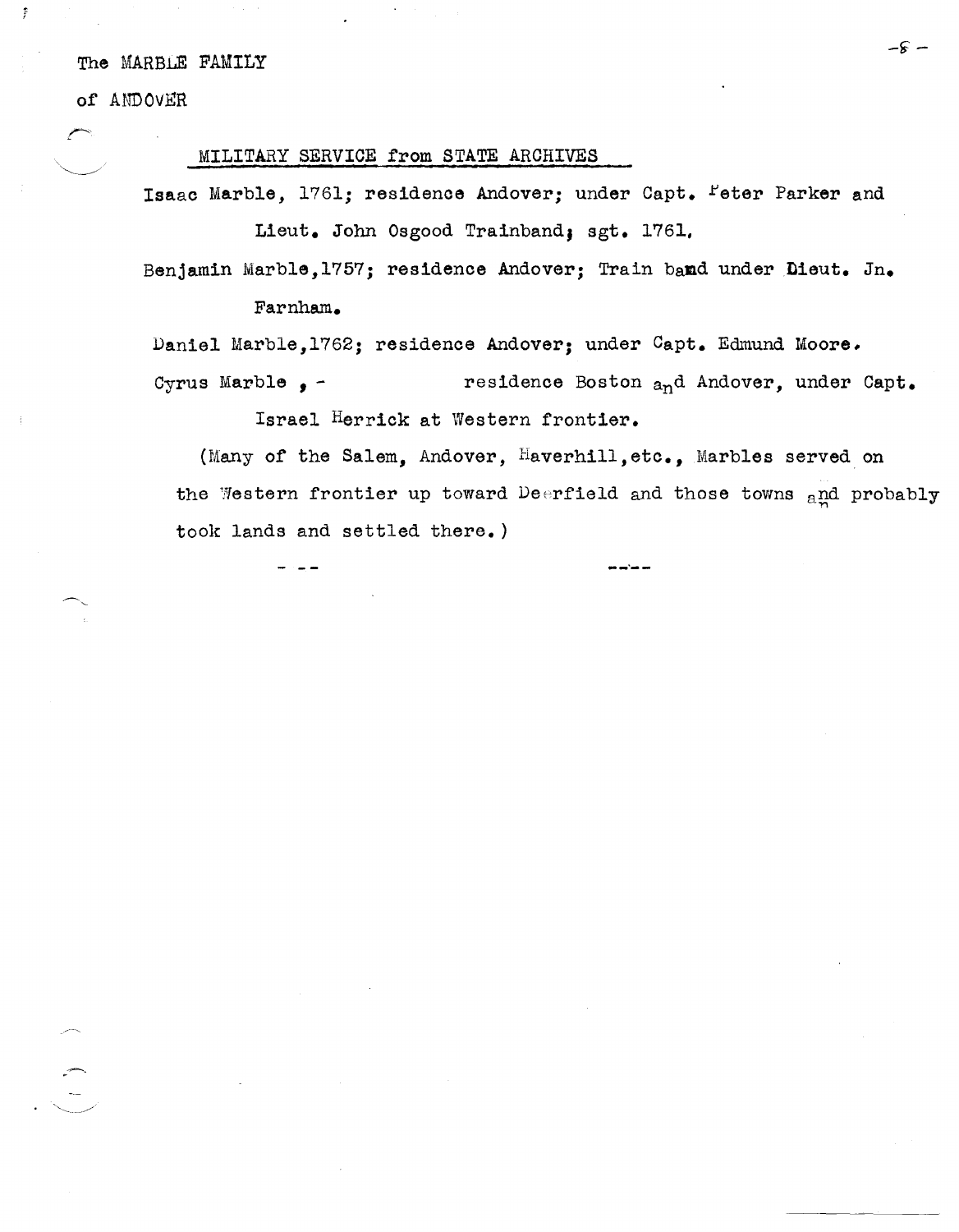## Notes

حتةر

Hiram Marble, born in 1803 in Charlton, Worcester Co., Mass.,came, with his wife, a son of 20 and a young daughter, to Lynn, in 1852. He bought 5 acres of land and the landmark known as Old Dungeon Rock. Here be built a rude cabin , cut a road through to the town, and proceeded to tunnel into the rock. in search of buried treasure.

He insisted that he was impelled to search by the spirit of one Thomas Vial,  $ex$ -pi $\tt{tate}$ ,  $\leftrightarrow$  one of a band which had hidden gold and jewels in the woods near the site of the rock.

The story goes back to the years prior to the earthquake of 1658, which rocked the greater part of eastern New England, and altered the face of Mother Earth considerably. According to legend.  $\sim$  one evening just before the quake, a small vessel anchored in Saugus River. After sunset. a small boat with four men aboard, put off for shore, and after landing, the men headed for the deep woods, observed to be sure, by a few timid and suspicious townsmen.

In the morning, the vessel was gone, but a man going early to his work at the Iron Foundry, found a letter on the door, saying that if shackels, hatchets and handcuffs of iron were made by the company, and placed at a certain spot in the woods, silver money would be left there in payment.

This was done and a watch kept, but no clue to the buyers was obtained~

 $\smile$  . Four months later, four men returned in a boat, and squatted in a valley surrounded by thick woods. Pirates' Glen it is called now. They had a garden and a well, the remains of which are yet visible. From the height on the East, they had a splendid view of the Bay and surrounding country. and here they maintained a lookout.

 $-9-$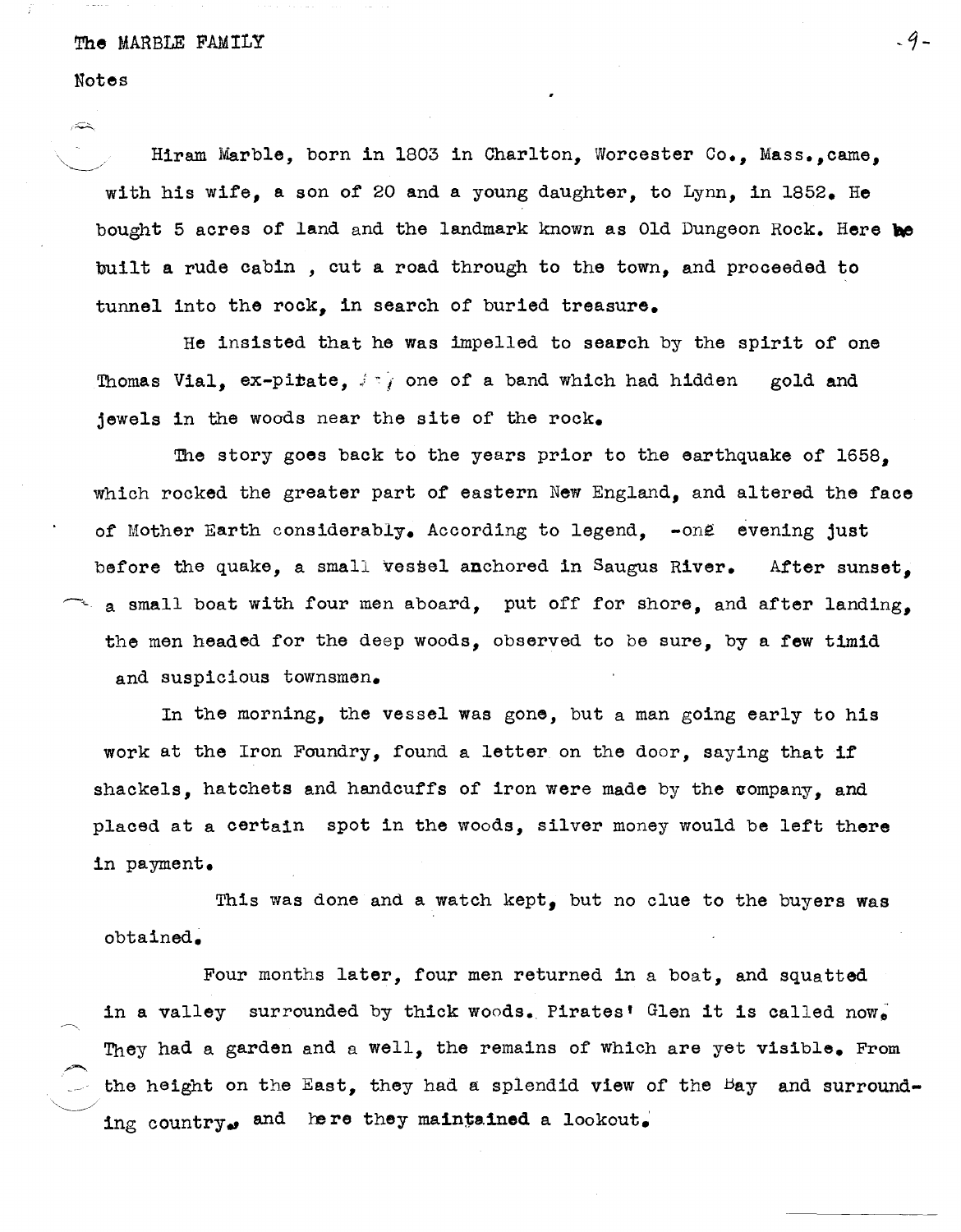Notes -2-

 $\curvearrowright$ 

One day, however, the watch must have been  $lax$ , for a Kings cruiser entered the Bay, discovered their hideout, and captured three of the men, who, to the astonishment of the townsflolk, were said to be  $\sim$  .  $\cdot$  pirates.

One man, the Thomas Vial, above, escaped and hid in a hollow rock, now Pirates' Dungeon - about two miles to the north.

He later became a shoemaker, and used to trade in the village.

The great earthquake loosened the roof of his shelter, and imprisoned him forever.

His spirit haunted Hiram Marble and insisted that if Hiram would obtain driLLs and powder and break up the rock, he would discover not only gold and jewels but a Spanish princess and another maiden, who had been held captive by Vial and shared his fate when the stone fell upon them.

Marble wore himself, with the futile task, and died in 1868, age 65. His son Edwin, then 36, went ahead with his father's work, but after 12 years, he too died, weakened by.. exposure to the dampness, as water dripped constantly from the rock. He was buried near the foot of the rock, on the southwest slope, in January, 1880.

Mediums and spiritualits from tities near and far, came to his funeral, as they had also attended his father's.

Some excavations have been made on the site since that time, but so far as is known, nothing ever came of it.

Maybe our poor  $Sam(3)$ , was haunted by spirits, also.

#H/I#II##

-10 -